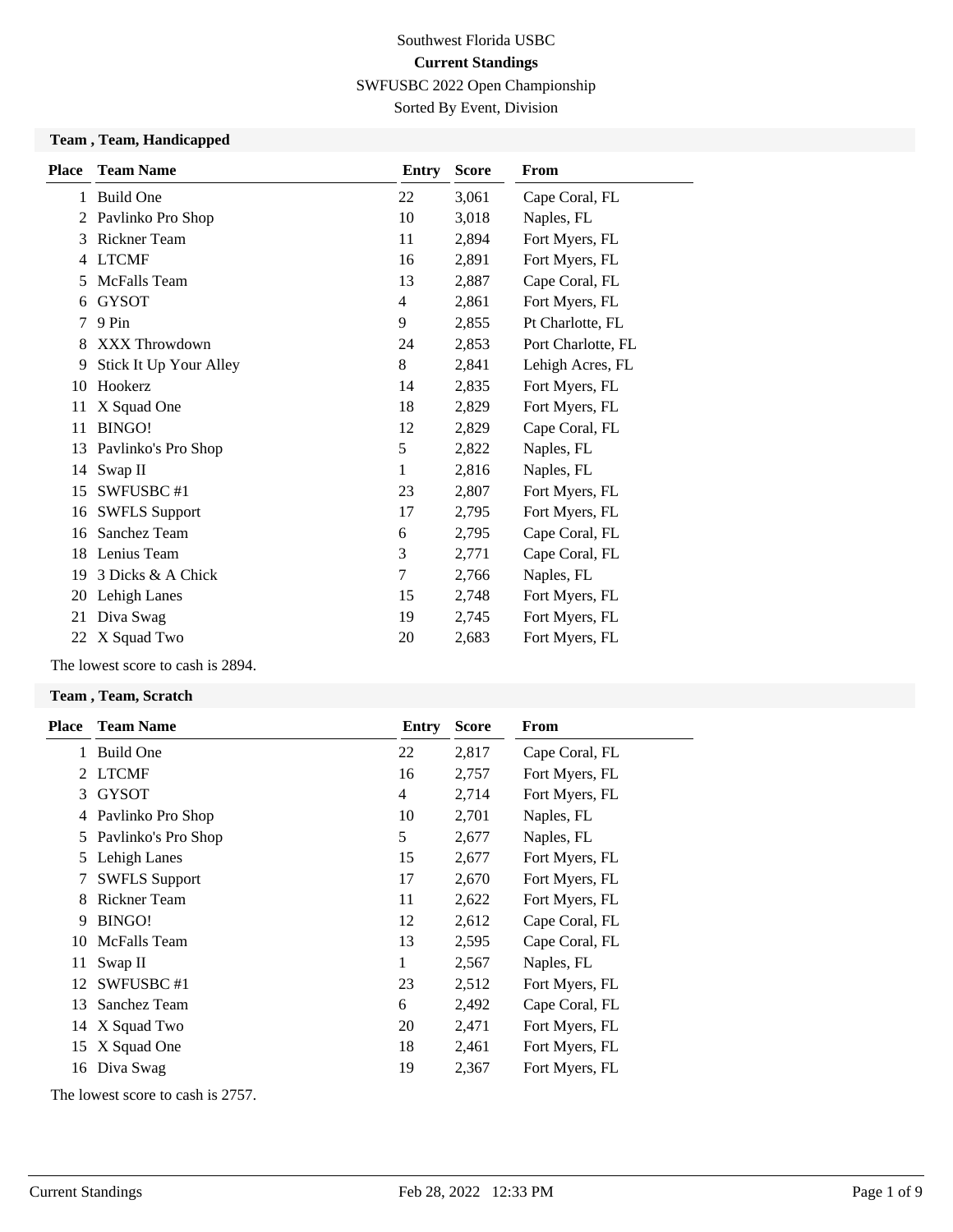Sorted By Event, Division

#### **Doubles , Handicap, Handicapped**

| <b>Place</b> | <b>Team Name</b>                                        | <b>Entry</b>             | <b>Score</b> | From               |
|--------------|---------------------------------------------------------|--------------------------|--------------|--------------------|
| 1            | Chesbro Justyn R. \ Conwi Emily                         | 9                        | 1,666        | Pt Charlotte, FL   |
| 2            | Cannington Mike L. \ Stewart Kristina R.                | 12                       | 1,561        | Cape Coral, FL     |
| 3            | Heina Kevin L. \ Zetterberg Neil A.                     | 24                       | 1,551        | Port Charlotte, FL |
| 4            | Brunette Jerry Jr \ Pavlinko Jason A.                   | 5                        | 1,550        | Naples, FL         |
| 5            | Poirier Maria Anne \ Scheetz Kristi                     | 24                       | 1,526        | Port Charlotte, FL |
| 6            | VanSciver David J. II \ Pierce Mike S.                  | 10                       | 1,519        | Naples, FL         |
| 7            | Seward Gary P. \ McFalls Joshua D.                      | 13                       | 1,502        | Cape Coral, FL     |
| 8            | Richards Ronald T. $\setminus$ Covington David E.       | $\overline{\mathcal{A}}$ | 1,496        | Fort Myers, FL     |
| 9            | Ackerman Sabrina \ Chapman Stephen R.                   | 8                        | 1,475        | Lehigh Acres, FL   |
| 10           | Zell Mark R. \ Hylton Robert L.                         | 17                       | 1,452        | Fort Myers, FL     |
| 11           | Dovers Jennifer L. \ McCue Samantha E.                  | 20                       | 1,430        | Fort Myers, FL     |
|              | 12 Naile Ronald T. SR \ Meade-Naile Lynn                | 9                        | 1,419        | Pt Charlotte, FL   |
| 13           | Mortland Rachael A. \ Veros Peter J.                    | 1                        | 1,418        | Naples, FL         |
| 14           | Chapman Patricia A. \ Ackerman Steve                    | $8\,$                    | 1,414        | Lehigh Acres, FL   |
| 15           | Newsome Rodney $\setminus$ Zallie Pete S.               | 10                       | 1,409        | Naples, FL         |
| 16           | Williams Thijuana J. \ James Marquilla P.               | 18                       | 1,408        | Fort Myers, FL     |
| 17           | Stowell Brian K. \ Stowell Crystal A.                   | 13                       | 1,406        | Cape Coral, FL     |
| 18           | Williams Chuck K. Jr \ Beagle Dennis G.                 | 16                       | 1,405        | Fort Myers, FL     |
| 19           | Glisson Jim E. \ Cameron Ryan T. Sr                     | 18                       | 1,401        | Fort Myers, FL     |
| 20           | Benza Michele \ Manella Michael J.                      | 14                       | 1,397        | Fort Myers, FL     |
| 21           | Hough John J. III \ Calyore Steve M.                    | 5                        | 1,388        | Naples, FL         |
| 22           | Madaras Stephen H. \ Snyder William (Boog)<br>I. Jr     | 4                        | 1,386        | Fort Myers, FL     |
|              | 23 Gallo Susan L. \ Henry Patrick                       | 7                        | 1,383        | Naples, FL         |
| 24           | Eisele Editha C. \ Eisele Peter                         | $\overline{c}$           | 1,382        | Lehigh Acres, FL   |
| 25           | Stewart Bradley S. \Rakoski Jon C.                      | 15                       | 1,377        | Fort Myers, FL     |
| 25           | Guardado Joseph G. \ Swiney Davion C.                   | 22                       | 1,377        | Cape Coral, FL     |
| 27           | Constantine Ryan C. \ Hubbuch John (Chris)              | 6                        | 1,370        | Cape Coral, FL     |
| 28           | Rickner Ron E. \ Morgan William T.                      | 11                       | 1,365        | Fort Myers, FL     |
| 29           | Subbert Daniel W. \ Hernandez Jairo                     | 12                       | 1,361        | Cape Coral, FL     |
| 30           | Bush Dennis W. \ Keane Christopher P.                   | 15                       | 1,359        | Fort Myers, FL     |
| 31           | Pham Charlie \ Ciniello Marc W.                         | 1                        | 1,348        | Naples, FL         |
|              | 32 Marion Robert A. \Cates Gary L.                      | 3                        | 1,346        | Cape Coral, FL     |
|              | 33 Lenius Raymond (Carl) II \ Skeese<br>Teresa(Terri) M | 3                        | 1,341        | Cape Coral, FL     |
| 34           | Theurer Robert J. \ Nicholson Richard C.                | 20                       | 1,337        | Fort Myers, FL     |
| 35           | Sotor Michael \Topolyn Wayne B.                         | 17                       | 1,331        | Fort Myers, FL     |
| 35           | Tynski Timothy N. Sr \ Stewart Pamela M.                | 14                       | 1,331        | Fort Myers, FL     |
| 37           | Sanchez Scott R. \ Dombrowski Richard                   | 6                        | 1,319        | Cape Coral, FL     |
| 38           | Chobrda Adam J. \ Barnard Blake R.                      | 22                       | 1,318        | Cape Coral, FL     |
| 39           | Buscemi Edwin \ Funk Ervin M.                           | 7                        | 1,306        | Naples, FL         |
| 40           | Schwartz Donald M. Jr \ Gassera Daniel T.               | 11                       | 1,260        | Fort Myers, FL     |
|              | The lowest score to cash is 1526.                       |                          |              |                    |

**Doubles , Scratch, Scratch**

| <b>Place</b> |  | <b>Team Name</b> |
|--------------|--|------------------|
|--------------|--|------------------|

**Place Team Name Entry Score From**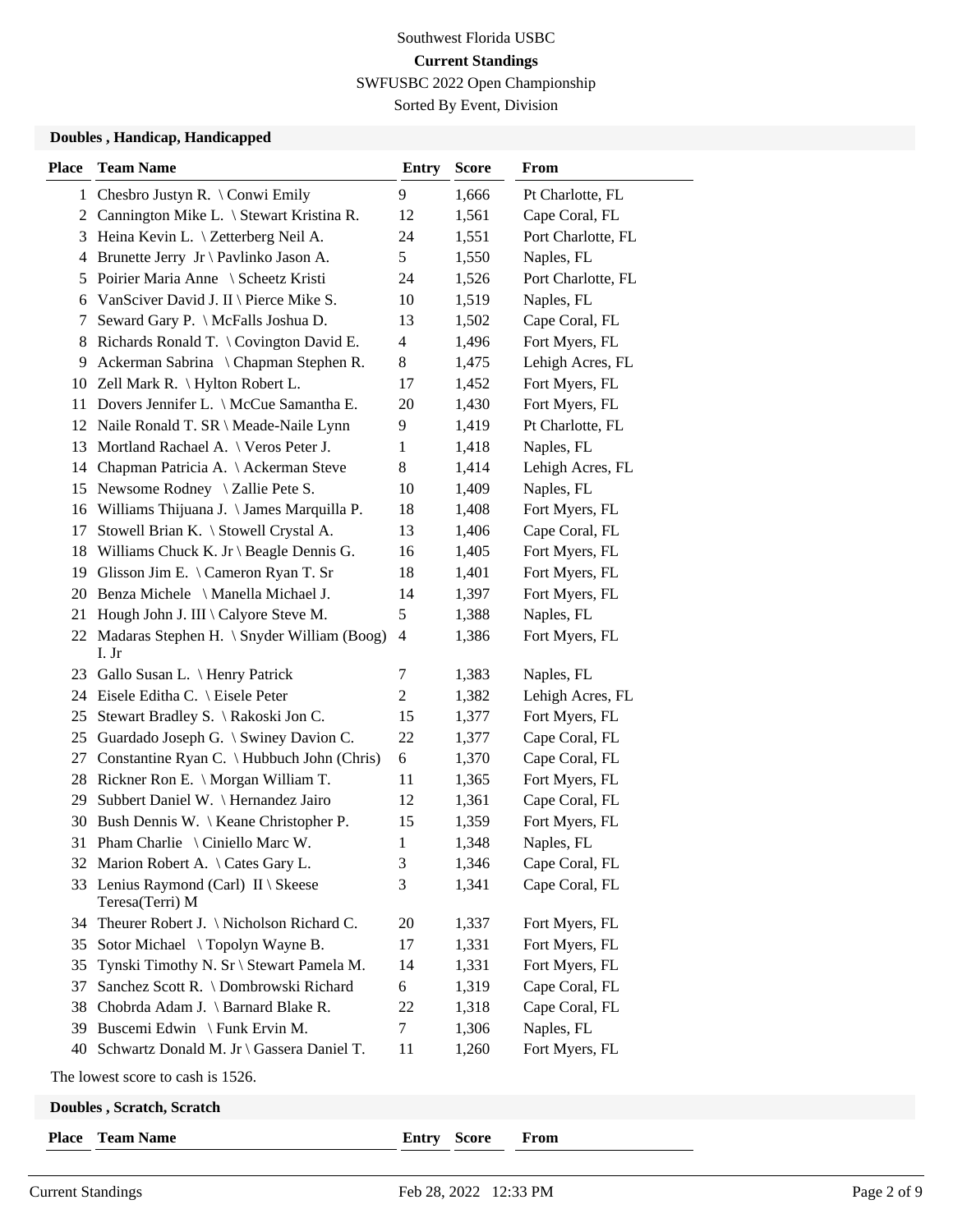Sorted By Event, Division

#### **Doubles , Scratch, Scratch**

| Place | <b>Team Name</b>                                    | <b>Entry</b>   | <b>Score</b> | From           |
|-------|-----------------------------------------------------|----------------|--------------|----------------|
|       | 1 Brunette Jerry Jr \ Pavlinko Jason A.             | 5              | 1,518        | Naples, FL     |
| 2     | Richards Ronald T. $\setminus$ Covington David E.   | $\overline{4}$ | 1,459        | Fort Myers, FL |
| 3     | VanSciver David J. II \ Pierce Mike S.              | 10             | 1,433        | Naples, FL     |
| 4     | Zell Mark R. \ Hylton Robert L.                     | 17             | 1,423        | Fort Myers, FL |
| 5     | Cannington Mike L. \ Stewart Kristina R.            | 12             | 1,413        | Cape Coral, FL |
| 6     | Seward Gary P. \ McFalls Joshua D.                  | 13             | 1,392        | Cape Coral, FL |
| 7     | Bush Dennis W. \ Keane Christopher P.               | 15             | 1,338        | Fort Myers, FL |
| 8     | Stewart Bradley S. \Rakoski Jon C.                  | 15             | 1,327        | Fort Myers, FL |
| 9     | Williams Chuck K. Jr \ Beagle Dennis G.             | 16             | 1,292        | Fort Myers, FL |
| 9     | Subbert Daniel W. \ Hernandez Jairo                 | 12             | 1,292        | Cape Coral, FL |
| 11    | Madaras Stephen H. \ Snyder William (Boog)<br>I. Jr | $\overline{4}$ | 1,276        | Fort Myers, FL |
| 12    | Hough John J. III \ Calyore Steve M.                | 5              | 1,275        | Naples, FL     |
| 13    | Glisson Jim E. \ Cameron Ryan T. Sr                 | 18             | 1,269        | Fort Myers, FL |
| 14    | Constantine Ryan C. \ Hubbuch John (Chris)          | 6              | 1,266        | Cape Coral, FL |
| 15    | Mortland Rachael A. \ Veros Peter J.                | 1              | 1,265        | Naples, FL     |
| 16    | Guardado Joseph G. \ Swiney Davion C.               | 22             | 1,262        | Cape Coral, FL |
| 17    | Pham Charlie \ Ciniello Marc W.                     | 1              | 1,252        | Naples, FL     |
| 18    | Dovers Jennifer L. \ McCue Samantha E.              | 20             | 1,236        | Fort Myers, FL |
| 19    | Sotor Michael \Topolyn Wayne B.                     | 17             | 1,235        | Fort Myers, FL |
| 20    | Stowell Brian K. \ Stowell Crystal A.               | 13             | 1,224        | Cape Coral, FL |
| 21    | Theurer Robert J. \ Nicholson Richard C.            | 20             | 1,203        | Fort Myers, FL |
| 21    | Rickner Ron E. \ Morgan William T.                  | 11             | 1,203        | Fort Myers, FL |
| 23    | Chobrda Adam J. \ Barnard Blake R.                  | 22             | 1,189        | Cape Coral, FL |
| 24    | Williams Thijuana J. \ James Marquilla P.           | 18             | 1,172        | Fort Myers, FL |
| 25    | Schwartz Donald M. Jr \ Gassera Daniel T.           | 11             | 1,150        | Fort Myers, FL |
|       | 26 Buscemi Edwin \ Funk Ervin M.                    | $\tau$         | 972          | Naples, FL     |
|       |                                                     |                |              |                |

The lowest score to cash is 1433.

#### **Singles, Handicap, Handicapped**

| <b>Place</b> | <b>Team Name</b>     | Entry | <b>Score</b> | From               |
|--------------|----------------------|-------|--------------|--------------------|
|              | Naile Ronald T. SR   | 9     | 882          | Pt Charlotte, FL   |
| 2            | Chesbro Justyn R.    | 9     | 866          | Pt Charlotte, FL   |
| 3            | Funk Ervin M.        | 7     | 821          | Naples, FL         |
|              | Gallo Susan L.       | 7     | 800          | Naples, FL         |
| 5.           | Pierce Mike S.       | 10    | 790          | Naples, FL         |
| 6            | Barnard Blake R.     | 22    | 783          | Cape Coral, FL     |
|              | Hough John J. III    | 5     | 780          | Naples, FL         |
| 8            | Hylton Robert L.     | 17    | 761          | Fort Myers, FL     |
| 9            | Stewart Pamela M.    | 14    | 758          | Fort Myers, FL     |
| 9            | Veros Peter J.       | 1     | 758          | Naples, FL         |
| 11           | <b>Sotor Michael</b> | 17    | 756          | Fort Myers, FL     |
| 12           | Stowell Brian K.     | 13    | 754          | Cape Coral, FL     |
| 13           | Scheetz Kristi       | 24    | 748          | Port Charlotte, FL |
| 14           | Heina Kevin L.       | 24    | 745          | Port Charlotte, FL |
| 14           | <b>Henry Patrick</b> | 7     | 745          | Naples, FL         |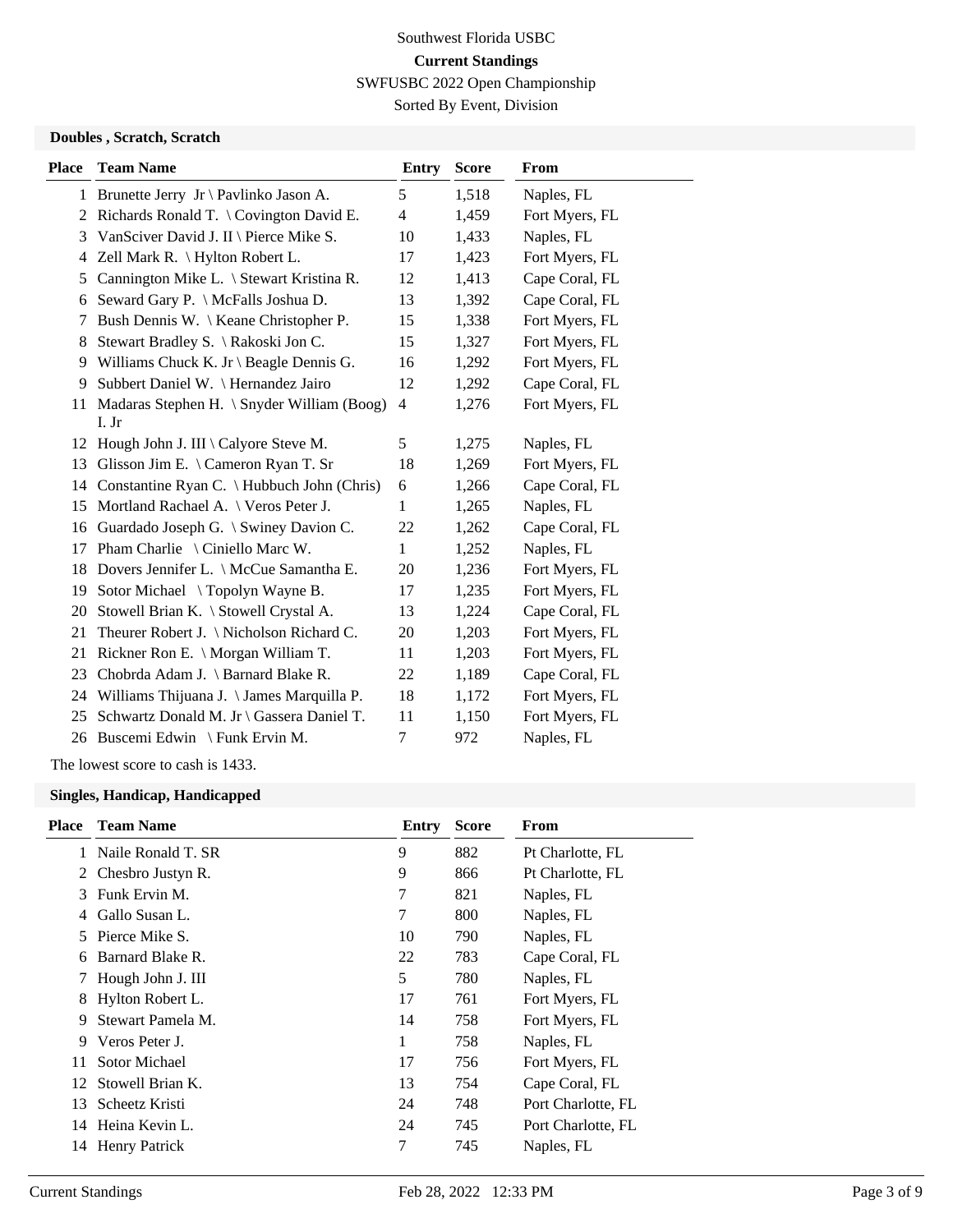Sorted By Event, Division

#### **Singles, Handicap, Handicapped**

| <b>Place</b> | <b>Team Name</b>                           | <b>Entry</b>   | <b>Score</b> | From                             |
|--------------|--------------------------------------------|----------------|--------------|----------------------------------|
| 16           | Snyder William (Boog) I. Jr                | $\overline{4}$ | 742          | Fort Myers, FL                   |
| 17           | Newsome Rodney                             | 10             | 741          | Naples, FL                       |
| 17           | Zetterberg Neil A.                         | 24             | 741          | Port Charlotte, FL               |
| 19           | Eisele Peter                               | $\overline{c}$ | 740          | Lehigh Acres, FL                 |
| 20           | Ciniello Marc W.                           | $\mathbf{1}$   | 739          | Naples, FL                       |
| 21           | Zallie Pete S.                             | 10             | 736          | Naples, FL                       |
| 22           | Chapman Patricia A.                        | 8              | 734          | Lehigh Acres, FL                 |
| 23           | Cannington Mike L.                         | 12             | 733          | Cape Coral, FL                   |
| 24           | Chobrda Adam J.                            | 22             | 724          | Cape Coral, FL                   |
| 25           | Manella Michael J.                         | 14             | 723          | Fort Myers, FL                   |
| 26           | Williams Chuck K. Jr                       | 16             | 721          | Fort Myers, FL                   |
| 27           | Eisele Editha C.                           | $\overline{c}$ | 718          | Lehigh Acres, FL                 |
| 28           | Constantine Ryan C.                        | 6              | 717          | Cape Coral, FL                   |
| 28           | Rickner Ron E.                             | 11             | 717          | Fort Myers, FL                   |
| 30           | Dombrowski Richard                         | 6              | 710          | Cape Coral, FL                   |
| 31           | Madaras Stephen H.                         | $\overline{4}$ | 697          | Fort Myers, FL                   |
| 31           | Richards Ronald T.                         | $\overline{4}$ | 697          | Fort Myers, FL                   |
| 31           | McFalls Joshua D.                          | 13             | 697          | Cape Coral, FL                   |
| 34           | Beagle Dennis G.                           | 16             | 696          | Fort Myers, FL                   |
| 35           | Ackerman Sabrina                           | $8\,$          | 689          | Lehigh Acres, FL                 |
| 36           | Covington David E.                         | $\overline{4}$ | 688          | Fort Myers, FL                   |
| 36           | Subbert Daniel W.                          | 12             | 688          | Cape Coral, FL                   |
| 38           | Mortland Rachael A.                        | $\mathbf{1}$   | 687          | Naples, FL                       |
|              | 39 Poirier Maria Anne                      | 24             | 685          | Port Charlotte, FL               |
| 39           | Conwi Emily                                | 9              | 685          | Pt Charlotte, FL                 |
| 41           | Pavlinko Jason A.                          | 5              | 684          | Naples, FL                       |
| 42           | Seward Gary P.                             | 13             | 683          | Cape Coral, FL                   |
| 43           | Cameron Ryan T. Sr                         | 18             | 681          | Fort Myers, FL                   |
| 44           | Chapman Stephen R.                         | $8\,$          | 679          | Lehigh Acres, FL                 |
| 45           | Guardado Joseph G.                         | 22             | 678          | Cape Coral, FL                   |
| 46           | <b>Benza Michele</b>                       | 14             | 677          | Fort Myers, FL                   |
| 46           | Topolyn Wayne B.                           | 17             | 677          | Fort Myers, FL                   |
| 48           | Gassera Daniel T.                          | 11             | 674          | Fort Myers, FL                   |
| 49           | Theurer Robert J.                          | 20             | 673          | Fort Myers, FL                   |
| 50           | Morgan William T.<br>Schwartz Donald M. Jr | 11             | 672          | Fort Myers, FL                   |
| 51<br>51     |                                            | 11<br>22       | 671          | Fort Myers, FL<br>Cape Coral, FL |
| 53           | Swiney Davion C.<br>Stewart Kristina R.    | 12             | 671<br>670   |                                  |
| 54           | Glisson Jim E.                             | 18             | 666          | Cape Coral, FL<br>Fort Myers, FL |
| 55           | Cates Gary L.                              | 3              | 665          | Cape Coral, FL                   |
| 55           | Skeese Teresa(Terri) M.                    | 3              | 665          | Cape Coral, FL                   |
| 55           | Meade-Naile Lynn                           | 9              | 665          | Pt Charlotte, FL                 |
| 58           | Williams Thijuana J.                       | 18             | 661          | Fort Myers, FL                   |
| 59           | Lenius Raymond (Carl) II                   | 3              | 660          | Cape Coral, FL                   |
| 60           | Buscemi Edwin                              | 7              | 659          | Naples, FL                       |
| 61           | Sanchez Scott R.                           | 6              | 657          | Cape Coral, FL                   |
|              |                                            |                |              |                                  |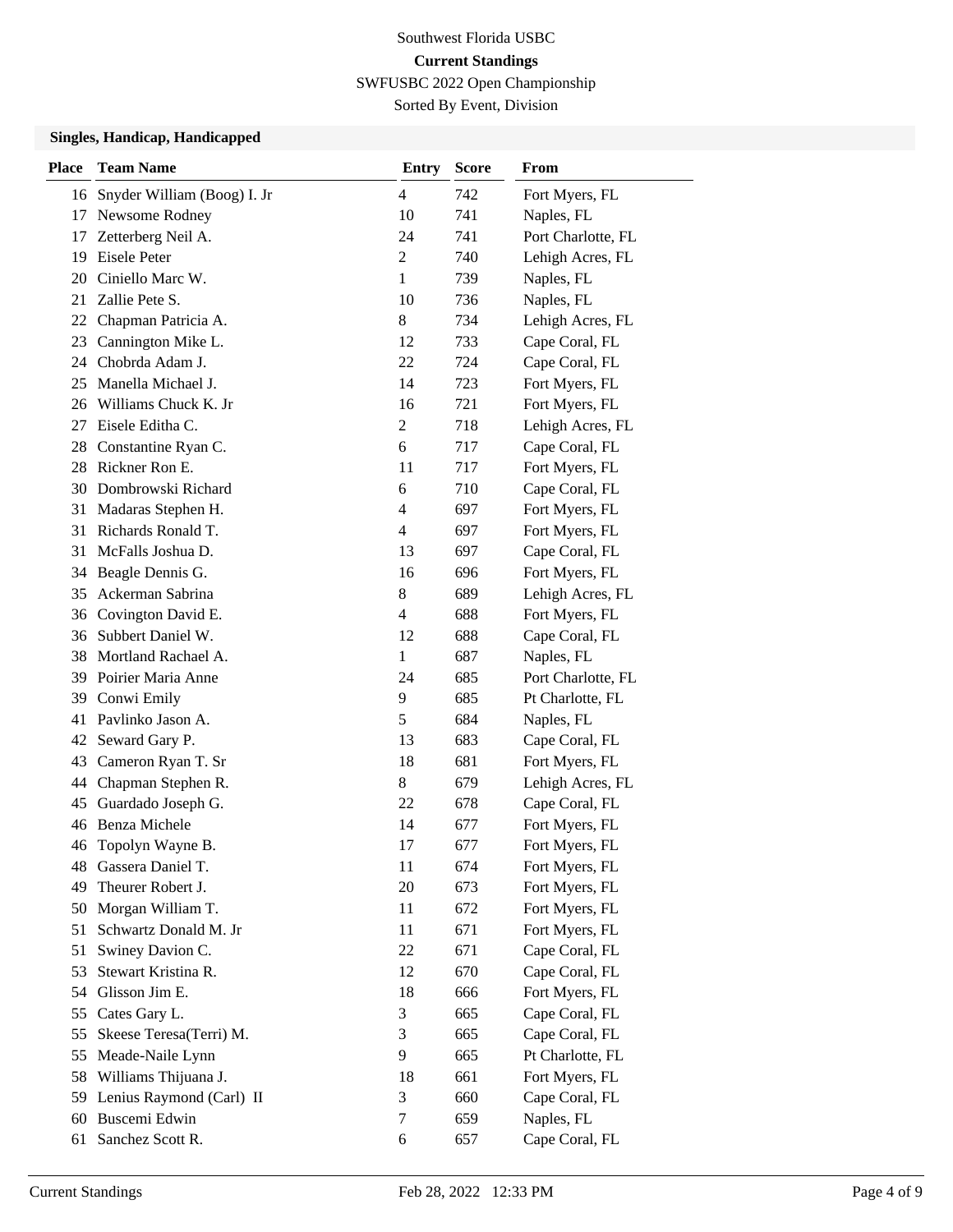SWFUSBC 2022 Open Championship

Sorted By Event, Division

#### **Singles, Handicap, Handicapped**

| <b>Place</b> | <b>Team Name</b>        | Entry | <b>Score</b> | From             |
|--------------|-------------------------|-------|--------------|------------------|
|              | 62 Keane Christopher P. | 15    | 655          | Fort Myers, FL   |
| 63           | Rakoski Jon C.          | 15    | 652          | Fort Myers, FL   |
| 64           | Tynski Timothy N. Sr    | 14    | 650          | Fort Myers, FL   |
| 65           | Hubbuch John (Chris)    | 6     | 644          | Cape Coral, FL   |
| 66           | McCue Samantha E.       | 20    | 640          | Fort Myers, FL   |
| 67           | <b>Pham Charlie</b>     | 1     | 637          | Naples, FL       |
| 68           | Dovers Jennifer L.      | 20    | 636          | Fort Myers, FL   |
| 69           | Ackerman Steve          | 8     | 631          | Lehigh Acres, FL |
| 70           | Brunette Jerry Jr       | 5     | 627          | Naples, FL       |
| 71           | VanSciver David J. II   | 10    | 625          | Naples, FL       |
| 72           | Nicholson Richard C.    | 20    | 619          | Fort Myers, FL   |
| 73           | Zell Mark R.            | 17    | 603          | Fort Myers, FL   |
| 74           | Stewart Bradley S.      | 15    | 588          | Fort Myers, FL   |
| 75           | Hernandez Jairo         | 12    | 583          | Cape Coral, FL   |
| 76           | James Marquilla P.      | 18    | 578          | Fort Myers, FL   |
| 77           | Stowell Crystal A.      | 13    | 566          | Cape Coral, FL   |
| 78           | Marion Robert A.        | 3     | 546          | Cape Coral, FL   |
| 79           | Bush Dennis W.          | 15    | 534          | Fort Myers, FL   |

The lowest score to cash is 758.

#### **Singles, Scratch, Scratch**

| <b>Team Name</b>            | <b>Entry</b>   | <b>Score</b> | From           |
|-----------------------------|----------------|--------------|----------------|
| Hylton Robert L.            | 17             | 740          | Fort Myers, FL |
| Pierce Mike S.              | 10             | 739          | Naples, FL     |
| Barnard Blake R.            | 22             | 729          | Cape Coral, FL |
| Hough John J. III           | 5              | 726          | Naples, FL     |
| Ciniello Marc W.            | 1              | 715          | Naples, FL     |
| Veros Peter J.              | 1              | 707          | Naples, FL     |
| Sotor Michael               | 17             | 689          | Fort Myers, FL |
| Snyder William (Boog) I. Jr | 4              | 688          | Fort Myers, FL |
| Pavlinko Jason A.           | 5              | 684          | Naples, FL     |
| Beagle Dennis G.            | 16             | 680          | Fort Myers, FL |
| Covington David E.          | $\overline{4}$ | 678          | Fort Myers, FL |
| Stowell Brian K.            | 13             | 671          | Cape Coral, FL |
| Richards Ronald T.          | 4              | 670          | Fort Myers, FL |
| Constantine Ryan C.         | 6              | 658          | Cape Coral, FL |
| Chobrda Adam J.             | 22             | 649          | Cape Coral, FL |
| Subbert Daniel W.           | 12             | 648          | Cape Coral, FL |
| Topolyn Wayne B.            | 17             | 648          | Fort Myers, FL |
| McFalls Joshua D.           | 13             | 646          | Cape Coral, FL |
| Madaras Stephen H.          | $\overline{4}$ | 641          | Fort Myers, FL |
| Keane Christopher P.        | 15             | 634          | Fort Myers, FL |
| Rakoski Jon C.              | 15             | 634          | Fort Myers, FL |
| Stewart Kristina R.         | 12             | 630          | Cape Coral, FL |
| Cameron Ryan T. Sr          | 18             | 627          | Fort Myers, FL |
| 24 Swiney Davion C.         | 22             | 626          | Cape Coral, FL |
|                             |                |              |                |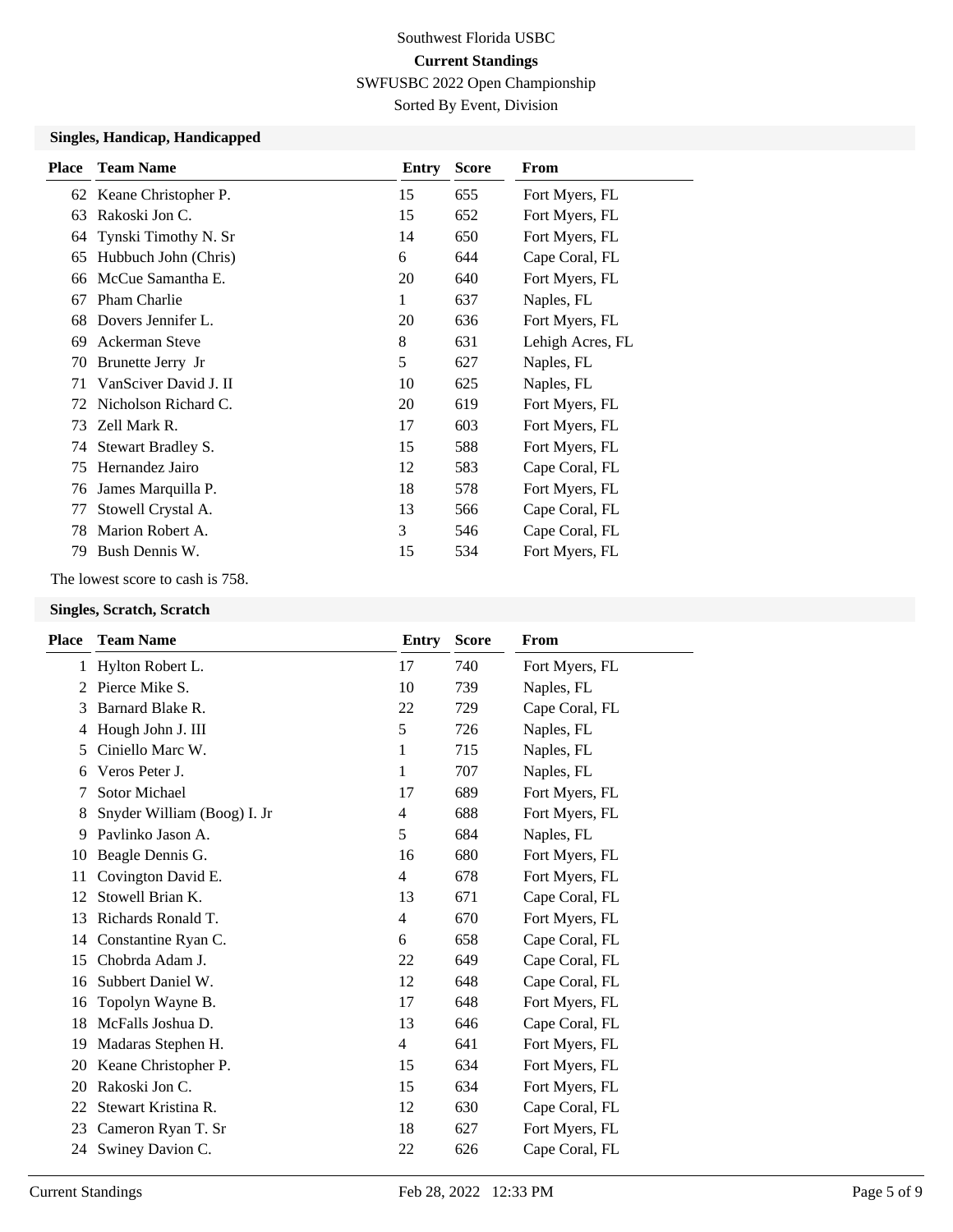SWFUSBC 2022 Open Championship

Sorted By Event, Division

#### **Singles, Scratch, Scratch**

| <b>Place</b> | <b>Team Name</b>      | Entry | <b>Score</b> | From           |
|--------------|-----------------------|-------|--------------|----------------|
| 25           | Cannington Mike L.    | 12    | 625          | Cape Coral, FL |
| 26           | Seward Gary P.        | 13    | 624          | Cape Coral, FL |
| 26           | Williams Chuck K. Jr  | 16    | 624          | Fort Myers, FL |
| 28           | Gassera Daniel T.     | 11    | 623          | Fort Myers, FL |
| 29           | Morgan William T.     | 11    | 618          | Fort Myers, FL |
| 30           | Schwartz Donald M. Jr | 11    | 612          | Fort Myers, FL |
| 31           | Rickner Ron E.        | 11    | 609          | Fort Myers, FL |
| 32           | Guardado Joseph G.    | 22    | 608          | Cape Coral, FL |
| 33           | Hubbuch John (Chris)  | 6     | 599          | Cape Coral, FL |
| 34           | Zell Mark R.          | 17    | 595          | Fort Myers, FL |
| 34           | Brunette Jerry Jr     | 5     | 595          | Naples, FL     |
| 36           | VanSciver David J. II | 10    | 590          | Naples, FL     |
| 37           | Glisson Jim E.        | 18    | 588          | Fort Myers, FL |
| 38           | Mortland Rachael A.   | 1     | 585          | Naples, FL     |
| 39           | Theurer Robert J.     | 20    | 582          | Fort Myers, FL |
| 40           | Nicholson Richard C.  | 20    | 576          | Fort Myers, FL |
| 41           | Pham Charlie          | 1     | 565          | Naples, FL     |
| 42           | Dovers Jennifer L.    | 20    | 558          | Fort Myers, FL |
| 43           | Stewart Bradley S.    | 15    | 556          | Fort Myers, FL |
| 44           | Hernandez Jairo       | 12    | 554          | Cape Coral, FL |
| 45           | Buscemi Edwin         | 7     | 535          | Naples, FL     |
| 46           | Bush Dennis W.        | 15    | 534          | Fort Myers, FL |
| 47           | McCue Samantha E.     | 20    | 524          | Fort Myers, FL |
| 48           | Williams Thijuana J.  | 18    | 516          | Fort Myers, FL |
| 49           | James Marquilla P.    | 18    | 487          | Fort Myers, FL |
| 50           | Stowell Crystal A.    | 13    | 467          | Cape Coral, FL |

The lowest score to cash is 715.

#### **All Events, Handicap, Handicapped**

| <b>Place</b> | <b>Team Name</b>    | Entry | <b>Score</b> | From               |
|--------------|---------------------|-------|--------------|--------------------|
| 1            | Chesbro Justyn R.   | 9     | 2,501        | Pt Charlotte, FL   |
| 2            | Gallo Susan L.      | 7     | 2,305        | Naples, FL         |
| 3            | Heina Kevin L.      | 24    | 2,292        | Port Charlotte, FL |
| 4            | Hylton Robert L.    | 17    | 2,290        | Fort Myers, FL     |
| 5.           | Scheetz Kristi      | 24    | 2,276        | Port Charlotte, FL |
| 6            | Naile Ronald T. SR  | 9     | 2,270        | Pt Charlotte, FL   |
| 7            | Hough John J. III   | 5     | 2,251        | Naples, FL         |
| 8            | Guardado Joseph G.  | 22    | 2,250        | Cape Coral, FL     |
| 9            | Barnard Blake R.    | 22    | 2,243        | Cape Coral, FL     |
| 10           | Funk Ervin M.       | 7     | 2,236        | Naples, FL         |
| 11           | Cannington Mike L.  | 12    | 2,232        | Cape Coral, FL     |
| 12           | Stewart Kristina R. | 12    | 2,231        | Cape Coral, FL     |
| 13           | Covington David E.  | 4     | 2,222        | Fort Myers, FL     |
| 14           | Rickner Ron E.      | 11    | 2,219        | Fort Myers, FL     |
| 15           | Manella Michael J.  | 14    | 2,218        | Fort Myers, FL     |
| 16           | Stowell Brian K.    | 13    | 2,217        | Cape Coral, FL     |
|              |                     |       |              |                    |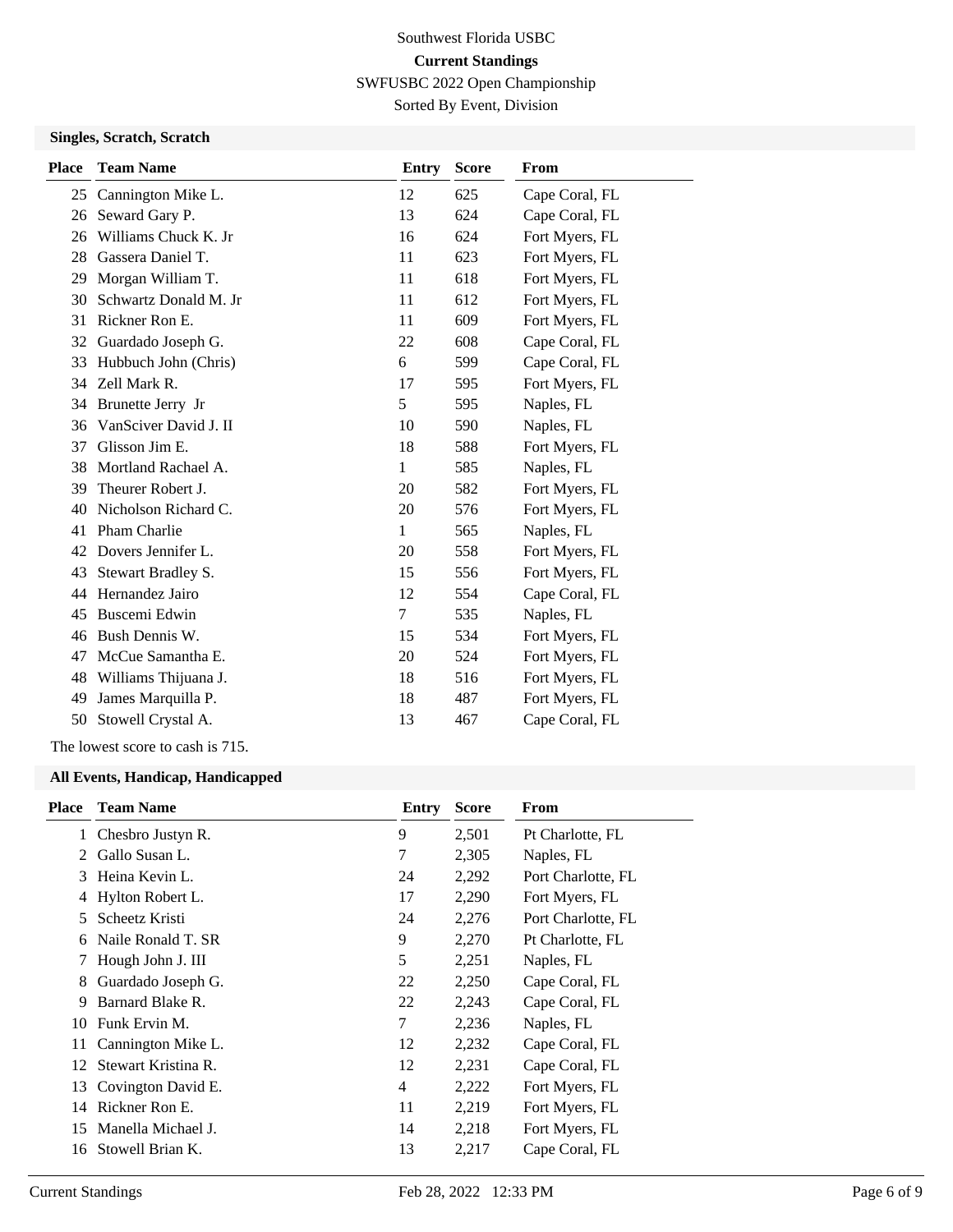SWFUSBC 2022 Open Championship

Sorted By Event, Division

#### **All Events, Handicap, Handicapped**

| <b>Place</b> | <b>Team Name</b>            | <b>Entry</b>             | <b>Score</b> | From               |
|--------------|-----------------------------|--------------------------|--------------|--------------------|
| 17           | Stewart Pamela M.           | 14                       | 2,208        | Fort Myers, FL     |
| 17           | Conwi Emily                 | 9                        | 2,208        | Pt Charlotte, FL   |
| 19           | Zallie Pete S.              | 10                       | 2,203        | Naples, FL         |
| 20           | Chapman Patricia A.         | $8\,$                    | 2,202        | Lehigh Acres, FL   |
| 21           | Madaras Stephen H.          | $\overline{\mathcal{L}}$ | 2,201        | Fort Myers, FL     |
| 22           | Dombrowski Richard          | 6                        | 2,186        | Cape Coral, FL     |
|              | 23 Pavlinko Jason A.        | 5                        | 2,180        | Naples, FL         |
| 24           | Veros Peter J.              | $\mathbf{1}$             | 2,177        | Naples, FL         |
| 25           | Glisson Jim E.              | 18                       | 2,176        | Fort Myers, FL     |
| 26           | Beagle Dennis G.            | 16                       | 2,150        | Fort Myers, FL     |
| 27           | McFalls Joshua D.           | 13                       | 2,147        | Cape Coral, FL     |
| 28           | Zetterberg Neil A.          | 24                       | 2,142        | Port Charlotte, FL |
| 29           | Seward Gary P.              | 13                       | 2,140        | Cape Coral, FL     |
| 30           | Poirier Maria Anne          | 24                       | 2,139        | Port Charlotte, FL |
| 31           | Swiney Davion C.            | 22                       | 2,137        | Cape Coral, FL     |
|              | 32 Gassera Daniel T.        | 11                       | 2,116        | Fort Myers, FL     |
| 33           | Ackerman Sabrina            | $8\,$                    | 2,114        | Lehigh Acres, FL   |
| 34           | Mortland Rachael A.         | $\mathbf{1}$             | 2,103        | Naples, FL         |
| 34           | Williams Chuck K. Jr        | 16                       | 2,103        | Fort Myers, FL     |
|              | 36 Chapman Stephen R.       | $\,8\,$                  | 2,102        | Lehigh Acres, FL   |
| 37           | Cates Gary L.               | 3                        | 2,091        | Cape Coral, FL     |
| 38           | Newsome Rodney              | 10                       | 2,090        | Naples, FL         |
| 39           | Richards Ronald T.          | $\overline{4}$           | 2,087        | Fort Myers, FL     |
| 40           | <b>Henry Patrick</b>        | $\tau$                   | 2,079        | Naples, FL         |
| 41           | Dovers Jennifer L.          | 20                       | 2,067        | Fort Myers, FL     |
| 42           | Pham Charlie                | 1                        | 2,065        | Naples, FL         |
| 43           | Rakoski Jon C.              | 15                       | 2,061        | Fort Myers, FL     |
| 44           | Topolyn Wayne B.            | 17                       | 2,059        | Fort Myers, FL     |
| 44           | Meade-Naile Lynn            | 9                        | 2,059        | Pt Charlotte, FL   |
| 46           | Ciniello Marc W.            | 1                        | 2,058        | Naples, FL         |
| 47           | Snyder William (Boog) I. Jr | 4                        | 2,057        | Fort Myers, FL     |
| 48           | Cameron Ryan T. Sr          | 18                       | 2,054        | Fort Myers, FL     |
|              | 49 Williams Thijuana J.     | 18                       | 2,048        | Fort Myers, FL     |
| 50           | Ackerman Steve              | 8                        | 2,045        | Lehigh Acres, FL   |
| 51           | Keane Christopher P.        | 15                       | 2,022        | Fort Myers, FL     |
| 51           | Brunette Jerry Jr           | 5                        | 2,022        | Naples, FL         |
| 53           | Sotor Michael               | 17                       | 2,020        | Fort Myers, FL     |
| 54           | Zell Mark R.                | 17                       | 2,010        | Fort Myers, FL     |
| 55           | Theurer Robert J.           | 20                       | 2,006        | Fort Myers, FL     |
| 56           | Subbert Daniel W.           | 12                       | 2,005        | Cape Coral, FL     |
| 57           | Hernandez Jairo             | 12                       | 2,000        | Cape Coral, FL     |
| 58           | Lenius Raymond (Carl) II    | 3                        | 1,992        | Cape Coral, FL     |
| 59           | Stowell Crystal A.          | 13                       | 1,991        | Cape Coral, FL     |
| 60           | Marion Robert A.            | 3                        | 1,983        | Cape Coral, FL     |
| 61           | Chobrda Adam J.             | 22                       | 1,982        | Cape Coral, FL     |
|              | 62 Nicholson Richard C.     | 20                       | 1,980        | Fort Myers, FL     |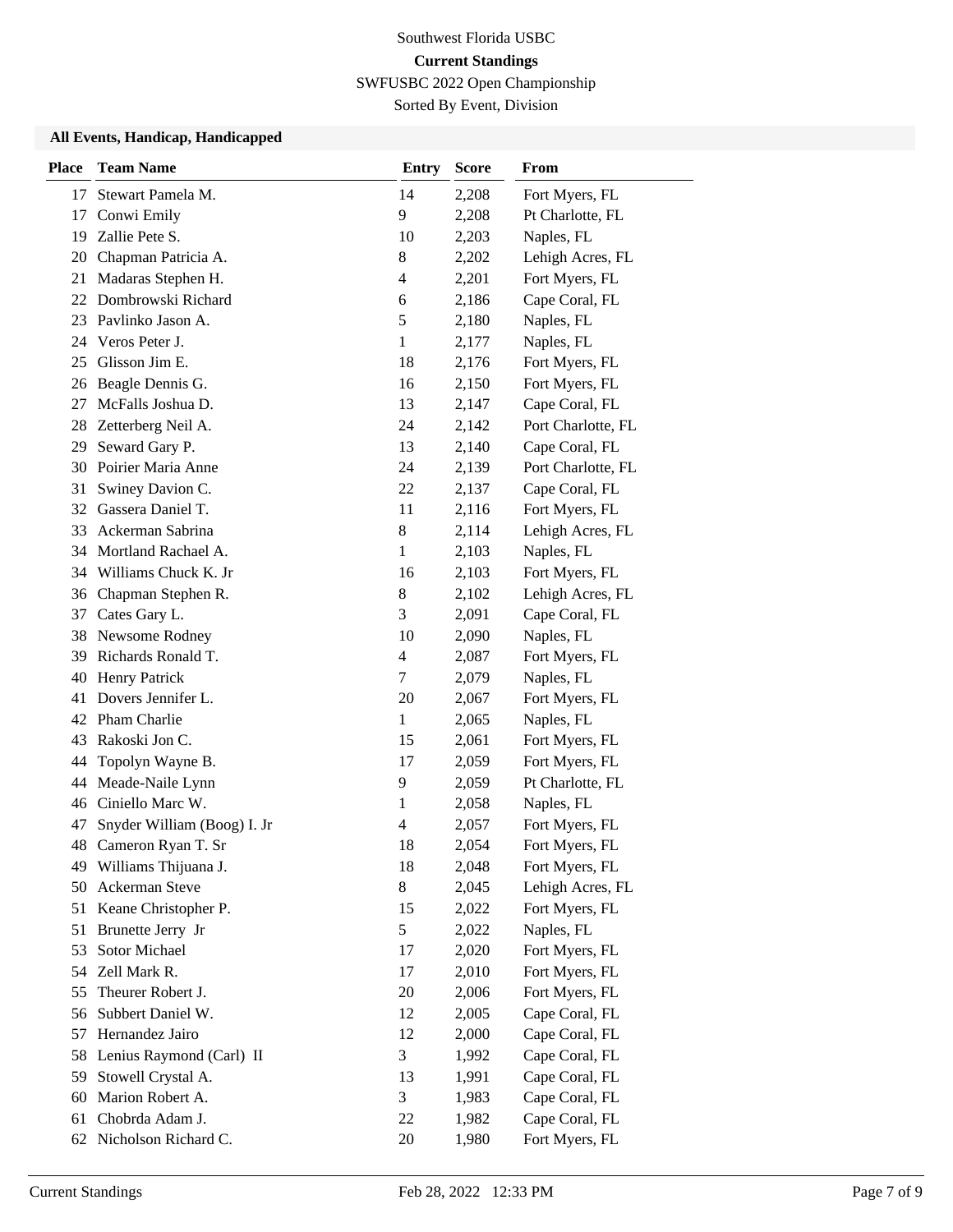SWFUSBC 2022 Open Championship

Sorted By Event, Division

#### **All Events, Handicap, Handicapped**

| <b>Place</b> | <b>Team Name</b>         | Entry | <b>Score</b> | From           |
|--------------|--------------------------|-------|--------------|----------------|
|              | 63 Benza Michele         | 14    | 1,977        | Fort Myers, FL |
|              | 64 Schwartz Donald M. Jr | 11    | 1,969        | Fort Myers, FL |
|              | 65 Tynski Timothy N. Sr  | 14    | 1,968        | Fort Myers, FL |
|              | 66 Stewart Bradley S.    | 15    | 1,958        | Fort Myers, FL |
| 67           | Morgan William T.        | 11    | 1,949        | Fort Myers, FL |
| 68           | James Marquilla P.       | 18    | 1,946        | Fort Myers, FL |
| 69           | Sanchez Scott R.         | 6     | 1,882        | Cape Coral, FL |
| 70           | Bush Dennis W.           | 15    | 1,872        | Fort Myers, FL |
| 71           | - Buscemi Edwin          | 7     | 1,860        | Naples, FL     |
|              | 72 Calyore Steve M.      | 5     | 1,398        | Naples, FL     |
|              | 73 McCue Samantha E.     | 20    | 1,364        | Fort Myers, FL |
|              | 74 Cheatham Michael L.   | 3     | 586          | Cape Coral, FL |

The lowest score to cash is 2251.

#### **All Events, Scratch, Scratch**

| <b>Place</b> | <b>Team Name</b>            | <b>Entry</b> | <b>Score</b> | From           |
|--------------|-----------------------------|--------------|--------------|----------------|
| $\mathbf{1}$ | Hylton Robert L.            | 17           | 2,227        | Fort Myers, FL |
| 2            | Covington David E.          | 4            | 2,192        | Fort Myers, FL |
| 3            | Pavlinko Jason A.           | 5            | 2,180        | Naples, FL     |
| 4            | VanSciver David J. II       | 10           | 2,168        | Naples, FL     |
| 5            | Pierce Mike S.              | 10           | 2,119        | Naples, FL     |
| 6            | Stewart Kristina R.         | 12           | 2,111        | Cape Coral, FL |
| 7            | Beagle Dennis G.            | 16           | 2,102        | Fort Myers, FL |
| 8            | Hough John J. III           | 5            | 2,089        | Naples, FL     |
| 9            | Barnard Blake R.            | 22           | 2,081        | Cape Coral, FL |
| 10           | Guardado Joseph G.          | 22           | 2,040        | Cape Coral, FL |
| 11           | Madaras Stephen H.          | 4            | 2,033        | Fort Myers, FL |
| 12           | Veros Peter J.              | $\mathbf{1}$ | 2,024        | Naples, FL     |
| 13           | Rakoski Jon C.              | 15           | 2,007        | Fort Myers, FL |
| 14           | Richards Ronald T.          | 4            | 2,006        | Fort Myers, FL |
| 15           | Swiney Davion C.            | 22           | 2,002        | Cape Coral, FL |
| 16           | McFalls Joshua D.           | 13           | 1,994        | Cape Coral, FL |
| 17           | Ciniello Marc W.            | $\mathbf{1}$ | 1,986        | Naples, FL     |
| 17           | Zell Mark R.                | 17           | 1,986        | Fort Myers, FL |
| 19           | Topolyn Wayne B.            | 17           | 1,972        | Fort Myers, FL |
| 20           | Stowell Brian K.            | 13           | 1,968        | Cape Coral, FL |
| 21           | Seward Gary P.              | 13           | 1,963        | Cape Coral, FL |
| 21           | Gassera Daniel T.           | 11           | 1,963        | Fort Myers, FL |
| 23           | Keane Christopher P.        | 15           | 1,959        | Fort Myers, FL |
| 24           | Constantine Ryan C.         | 6            | 1,948        | Cape Coral, FL |
| 25           | Glisson Jim E.              | 18           | 1,942        | Fort Myers, FL |
| 26           | Brunette Jerry Jr           | 5            | 1,926        | Naples, FL     |
| 27           | Hernandez Jairo             | 12           | 1,913        | Cape Coral, FL |
| 28           | Cannington Mike L.          | 12           | 1,908        | Cape Coral, FL |
| 29           | Rickner Ron E.              | 11           | 1,895        | Fort Myers, FL |
| 29           | Snyder William (Boog) I. Jr | 4            | 1,895        | Fort Myers, FL |